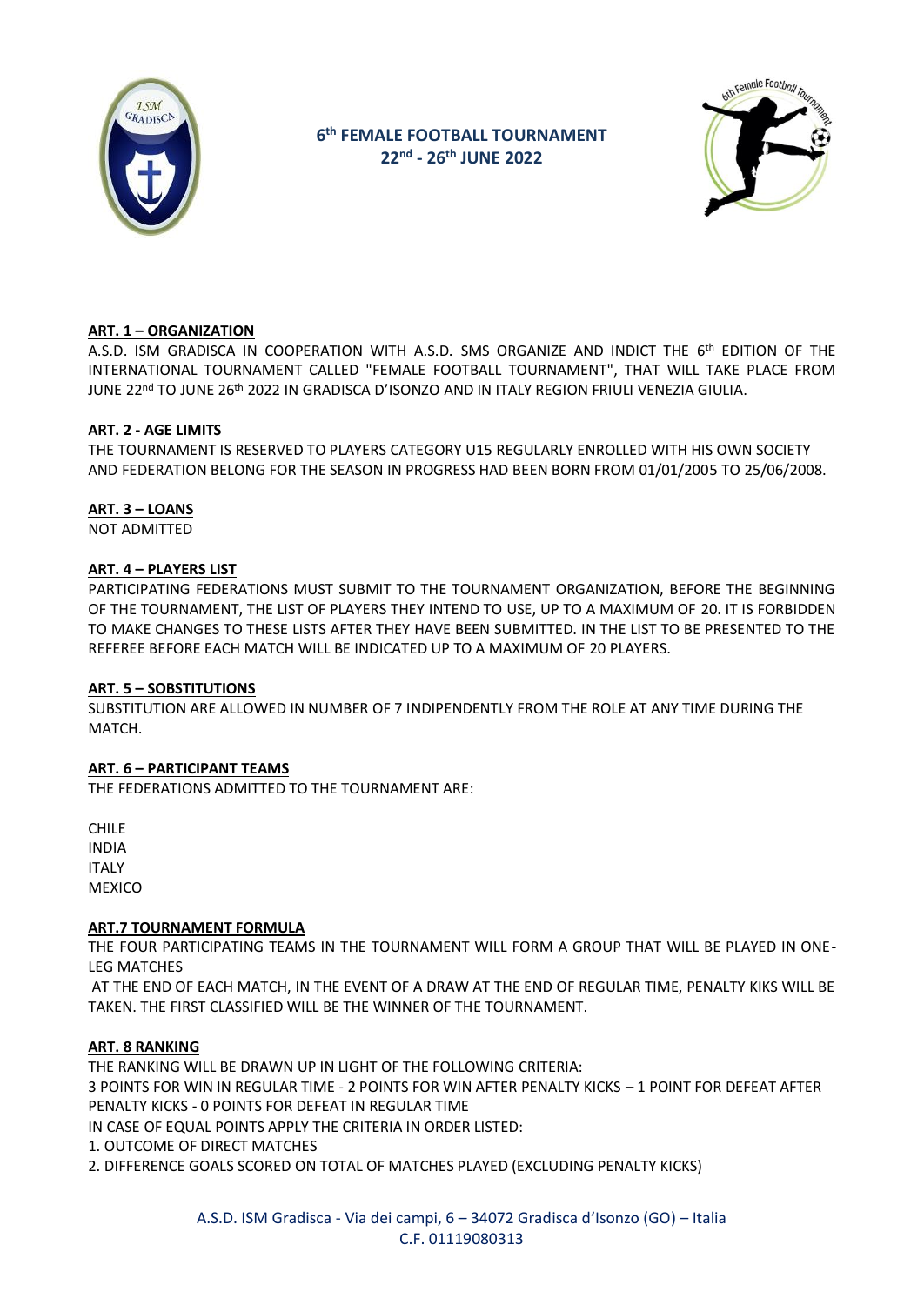3. HIGHEST NUMBER OF GOALS SCORED ON TOTAL OF MATCHES PLAYED (EXCLUDING PENALTY KICKS)

4. DISCIPLINE RANKING

5. DRAWING

### **ART. 9 -MATCHES TIME**

DURATION: TWO EQUAL PERIODS OF 40 MINUTES. MATCHES ARE PLAYED 11> 11 REGULAR FOOTBALL FIELD WITH REGULAR GOAL AND BALLS N. 5.

#### **ART. 10 - PENALTIES**

IN CASE OF DRAW AFTER THE END OF REGULAR TIME, PENALTIES WILL BE KICKED. PENALTIES WILL BE KICKED ACCORDINGLY WITH THE CRITERIA FIXED BY ARTICLE 10 OF THE RULES OF THE GAME AND OF THE OFFICIALS DECISIONS

#### **ART.11**. **EXTRA TIME**

NO EXTRA TIME WILL BE PLAYED

#### **ART. 12 REFEREES**

THE MATCHES PLAYED IN ITALY WILL BE DIRECTED BY REFEREES F.I.G.C. / A.I.A.

#### **ART. 13 TOURNAMENT COMMITTEE**

A TOURNAMENT COMMITTEE WILL BE ESTABLISHED AND WILL BE RESPONSIBLE FOR ANY DISPUTE, PROTEST, GRIEVANCE OR UNFORESEEN CIRCUMSTANCE. THE COMMITTEE WILL BE COMPOSED OF THE FOLLOWING PERSONS:

FRANCO TOMINOVI PRESIDENT PAOLO LAZZERI VICE PRESIDENT GIANNI SURIAN MEMBER PAOLO PAOLIN MEMBER

THE COMMITTEE WILL NOT ACCEPT PROTESTS OR COMPLAINTS ABOUT DECISIONS TAKEN BY THE REFEREES. THE COMMITTEE WILL REPORT TO ITS NATIONAL OR INTERNATIONAL FEDERATION ANY PLAYER OR MEMBER OF PARTICIPATING DELEGATIONS FOUND GUILTY OF UNSPORTING CONDUCT DURING THE TOURNAMENT.

#### **ART. 14 – TOURNAMENT DISCIPLINE**

THE DISCIPLINE OF THE TOURNAMENT IS ENTRUSTED TO THE SPORTS JUDGE OF THE PROVINCIAL DELEGATION F.I.G.C. OF GORIZIA.

#### **ART. 15 - AUTOMATISM OF SANCTIONS**

THE AUTOMATISM OF SANCTIONS IS PROVIDED BY REGULATIONS AS FOLLOWS: A PLAYER SENT OFF DURING A GAME WILL NOT PARTECIPATE TO THE FOLLOWING MATCH, EXCEPT IN CASE OF MORE SEVERE SANCTIONS IMPOSED BY THE SPORT JUDGE; A PLAYER ADMONISHED TWICE DURING THE TOURNAMENT WILL BE DISQUALIFIED FOR A MATCH AFTER A SANCTION OF THE SPORT JUDGE.

#### **ART. 16 - COMPLAINTS**

ANY COMPLAINTS MUST BE SUBMITTED BY HAND TO THE REFEREE WITHIN 30 (THIRTY) MINUTES FROM THE END OF THE MATCH TO WHICH THEY REFER, TOGETHER WITH THE COMPLAINT FEE OF 52 EUROS; A COPY OF THE COMPLAINT MUST BE DELIVERED TO THE OTHER PARTY WITHIN 30 MINUTES.

#### **ART. 17 – INSURANCE**

IT IS THE RESPONSIBILITY OF EACH PARTICIPATING FEDERATION TO ENSURE THAT ITS PLAYERS ARE COVERED BY INSURANCE.

THE TOURNAMENT ORGANIZATION IS RESPONSIBLE FOR THE REGULARITY OF THE INSURANCE COVERAGE.